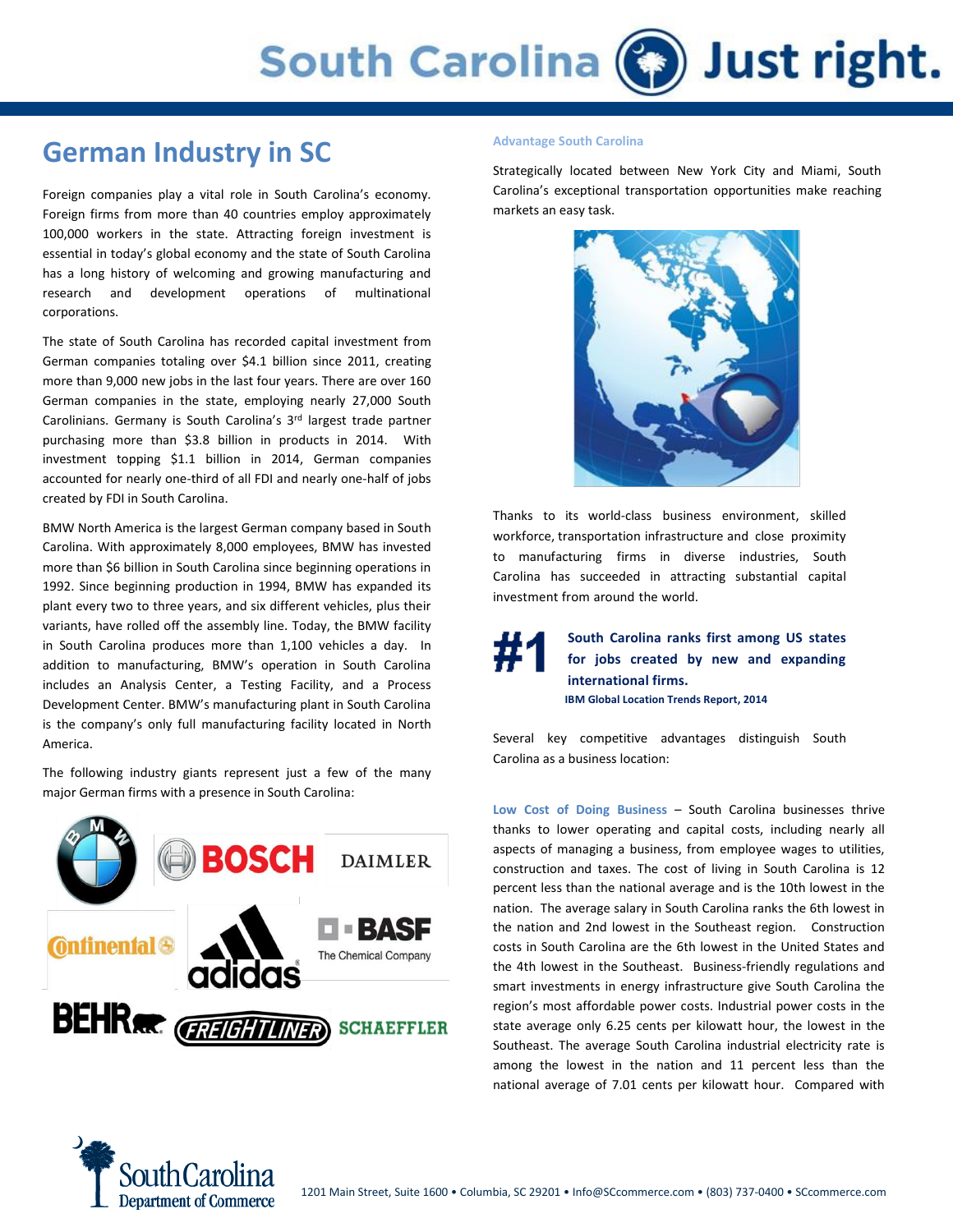# **South Carolina (3)** Just right.

other southeastern states, South Carolina offers very low rates for natural gas to industrial users. The average price to industrial users in 2014 was \$6.11 per thousand cubic feet, lower than Florida, Georgia, North Carolina, and Tennessee.

**Workforce and Education** – With a labor force of over 2.1 million people, South Carolina businesses can rely on a stable, highly-skilled, and efficient workforce at competitive wage rates. Among the 50 states, South Carolina boasts one of the top ten fastest growing labor forces nationwide and as a right to work state businesses in South Carolina can operate free from disruptive work stoppages.

**Transportation Infrastructure** – Served by 5 interstate highways, an efficient port with numerous worldwide shipping connections and the capability to support post-Panamax vessels, two Class One rail carriers, and six primary airports, South Carolina offers manufacturers numerous means of reaching customers and suppliers around the world.



**Favorable Tax Climate and Incentives** – An independent research group, The Tax Foundation, ranked South Carolina the state with the 12th lowest corporate income tax in the United States in 2014. South Carolina offers the following tax advantages:

- No state property tax
- No local income tax
- No inventory tax
- No sales tax on manufacturing machinery, industrial power or materials for finished products
- No wholesale tax
- No unitary tax on worldwide profits

Favorable corporate income tax structure and one of the lowest rates in the nation

In addition, South Carolina offers a host of tax incentives to businesses choosing to locate or expand their manufacturing operations in the state:

- Job Development Tax Credits
- Economic Development Set-Aside Grants
- Corporate Headquarters Tax Credits
- Research and Development Tax Credits

#### **Recent Investments from Germany**

Since 2011, companies from Germany have announced over \$4.1 billion in capital investment creating more than 9,000 new jobs. The table below highlights a few of these recent announcements.

| <b>New and Expanding German Companies</b><br><b>South Carolina, 2011-2015</b> |       |                       |
|-------------------------------------------------------------------------------|-------|-----------------------|
| Company                                                                       | Jobs  | Capital<br>Investment |
| <b>BMW Manufacturing</b>                                                      | 1,100 | \$1 Billion           |
| <b>ZF Group</b>                                                               | 1,650 | \$605 Million         |
| <b>Continental Tire</b>                                                       | 1,700 | \$500 Million         |
| Daimler Vans<br>Manufacturing, LLC                                            | 1,300 | \$500 Million         |
| Robert Bosch LLC                                                              | 300   | \$125 Million         |
| <b>Bosch Rexroth</b>                                                          | 210   | \$90 Million          |
| <b>Schaeffler Group</b>                                                       | 360   | \$76 Million          |
| <b>Tognum America</b>                                                         | 30    | \$62 Million          |
| <b>BASF Corporation</b>                                                       | 25    | \$62 Million          |

South Carolina has an office in Europe, with a dedicated staff and a long and successful track record of helping international companies establish, relocate and expand business operations in the United States.



### **South Carolina Europe Office**

Almeida Palais Brienner Straße 14 80333 Munich, Germany T.: + 49 89 2919170 F: + 49 89 29191710 [www.sccommerce.com](http://www.sccommerce.com/)

Mr. Andre Leblanc **Europe Office Managing Director Director** e: aleblanc@sccommerce.com